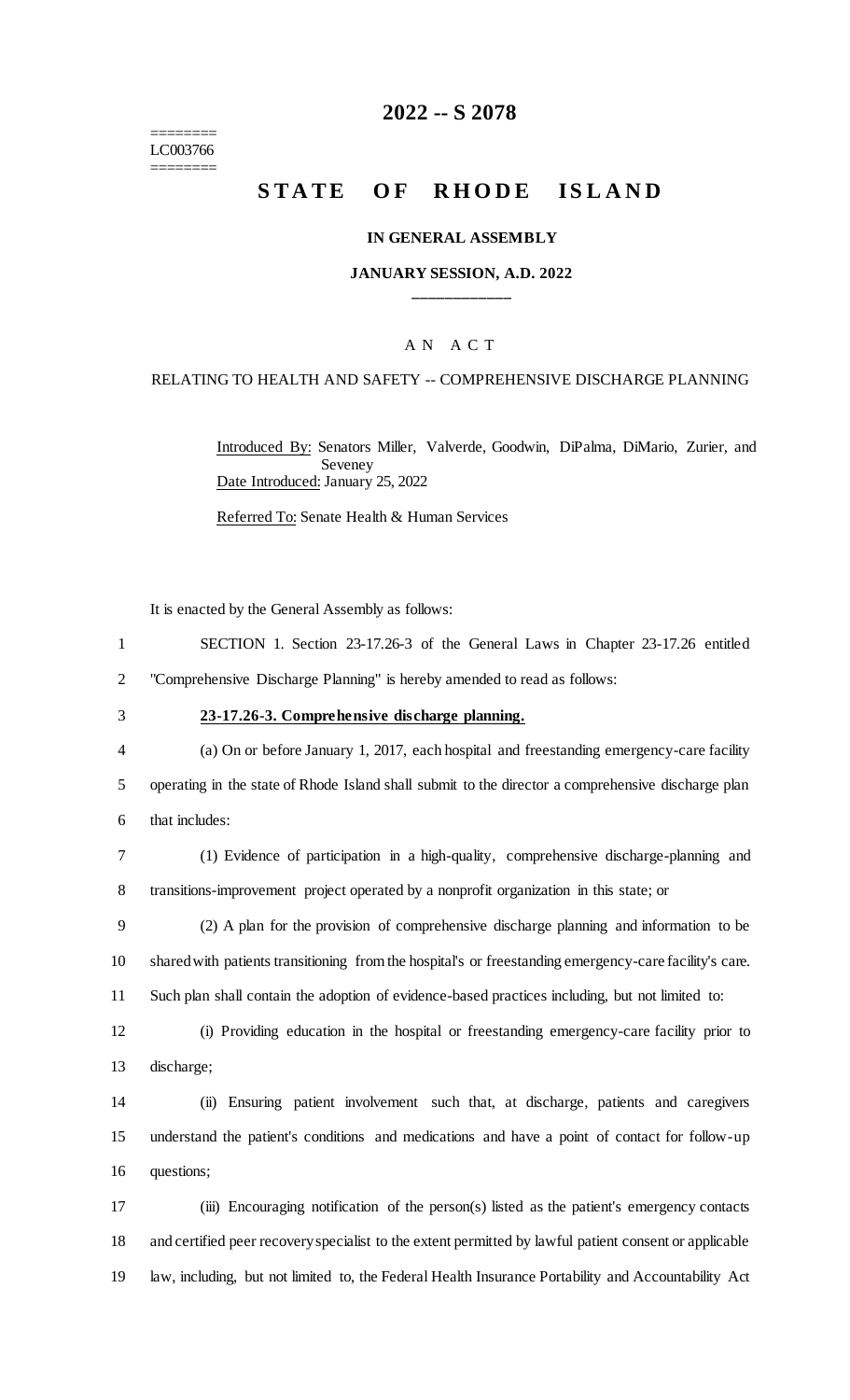of 1996, as amended, and 42 C.F.R. Part 2, as amended. The policy shall also require all attempts at notification to be noted in the patient's medical record;

 (iv) Attempting to identify patients' primary care providers and assisting with scheduling post-discharge follow-up appointments prior to patient discharge;

 (v) Expanding the transmission of the department of health's continuity-of-care form, or successor program, to include primary care providers' receipt of information at patient discharge when the primary care provider is identified by the patient; and

(vi) Coordinating and improving communication with outpatient providers.

 (3) The discharge plan and transition process shall include recovery planning tools for patients with substance use disorders, opioid overdoses, and chronic addiction, which plan and 11 transition process shall include the elements contained in subsection  $(a)(1)$  or  $(a)(2)$ , as applicable. In addition, such discharge plan and transition process shall also include:

 (i) That, with patient consent, each patient presenting to a hospital or freestanding emergency-care facility with indication of a substance use disorder, opioid overdose, or chronic addiction shall receive a substance use evaluation, in accordance with the standards in subsection 16 (a)(4)(ii), before discharge. Prior to the dissemination of the standards in subsection (a)(4)(ii), with patient consent, each patient presenting to a hospital or freestanding emergency-care facility with indication of a substance use disorder, opioid overdose, or chronic addiction shall receive a substance use evaluation, in accordance with best practices standards, before discharge;

 (ii) That if, after the completion of a substance use evaluation, in accordance with the standards in subsection (a)(4)(ii), the clinically appropriate inpatient and outpatient services for the treatment of substance use disorders, opioid overdose, or chronic addiction contained in subsection (a)(3)(iv) are not immediately available, the hospital or freestanding emergency-care facility shall provide medically necessary and appropriate services with patient consent, until the appropriate transfer of care is completed;

 (iii) That, with patient consent, pursuant to 21 C.F.R. § 1306.07, a physician in a hospital or freestanding emergency-care facility, who is not specifically registered to conduct a narcotic treatment program, may administer narcotic drugs, including buprenorphine, to a person for the purpose of relieving acute, opioid-withdrawal symptoms, when necessary, while arrangements are being made for referral for treatment. Not more than one day's medication may be administered to the person or for the person's use at one time. Such emergency treatment may be carried out for not more than three (3) days and may not be renewed or extended;

 (iv) That each patient presenting to a hospital or freestanding emergency-care facility with indication of a substance use disorder, opioid overdose, or chronic addiction, shall receive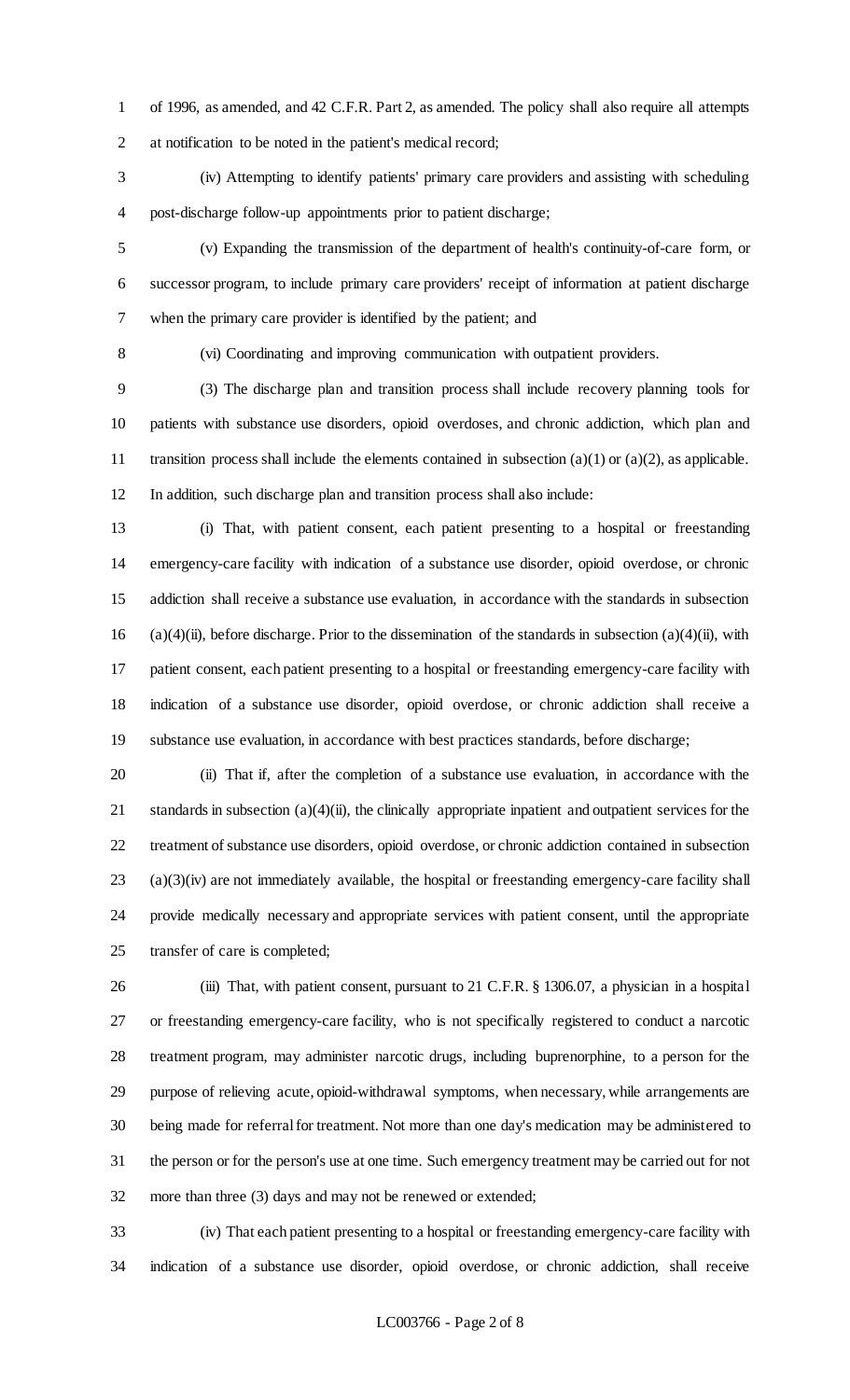information, made available to the hospital or freestanding emergency-care facility in accordance 2 with subsection  $(a)(4)(v)$ , about the availability of clinically appropriate inpatient and outpatient 3 services for the treatment of mental health disorders, including substance use disorders, opioid overdose, or chronic addiction, including:

(A) Detoxification;

(B) Stabilization;

 (C) Medication-assisted treatment or medication-assisted maintenance services, including methadone, buprenorphine, naltrexone, or other clinically appropriate medications;

(D) Outpatient, Inpatient inpatient and residential treatment;

(E) Licensed clinicians with expertise in the treatment of substance use disorders, opioid

overdoses, and chronic addiction; and

12 (F) Certified peer recovery specialists; and.

 (v) That, when the real-time patient-services database outlined in subsection (a)(4)(vi) becomes available, each patient shall receive real-time information from the hospital or freestanding emergency-care facility about the availability of clinically appropriate inpatient and outpatient services.

 (4) On or before January 1, 2017, the director of the department of health, with the director of the department of behavioral healthcare, developmental disabilities and hospitals, shall:

 (i) Develop and disseminate, to all hospitals and freestanding emergency-care facilities, a regulatory standard for the early introduction of a certified peer recovery specialist during the pre- admission and/or admission process for patients with substance use disorders, opioid overdose, or chronic addiction;

 (ii) Develop and disseminate, to all hospitals and freestanding emergency-care facilities, substance use evaluation standards for patients with substance use disorders, opioid overdose, or chronic addiction;

 (iii) Develop and disseminate, to all hospitals and freestanding emergency-care facilities, pre-admission, admission, and discharge regulatory standards, a recovery plan, and voluntary transition process for patients with substance use disorders, opioid overdose, or chronic addiction. Recommendations from the 2015 Rhode Island governor's overdose prevention and intervention task force strategic plan may be incorporated into the standards as a guide, but may be amended and modified to meet the specific needs of each hospital and freestanding emergency-care facility; (iv) Develop and disseminate best practices standards for healthcare clinics, urgent-care centers, and emergency-diversion facilities regarding protocols for patient screening, transfer, and 34 referral to clinically appropriate inpatient and outpatient services contained in subsection (a)(3)(iv);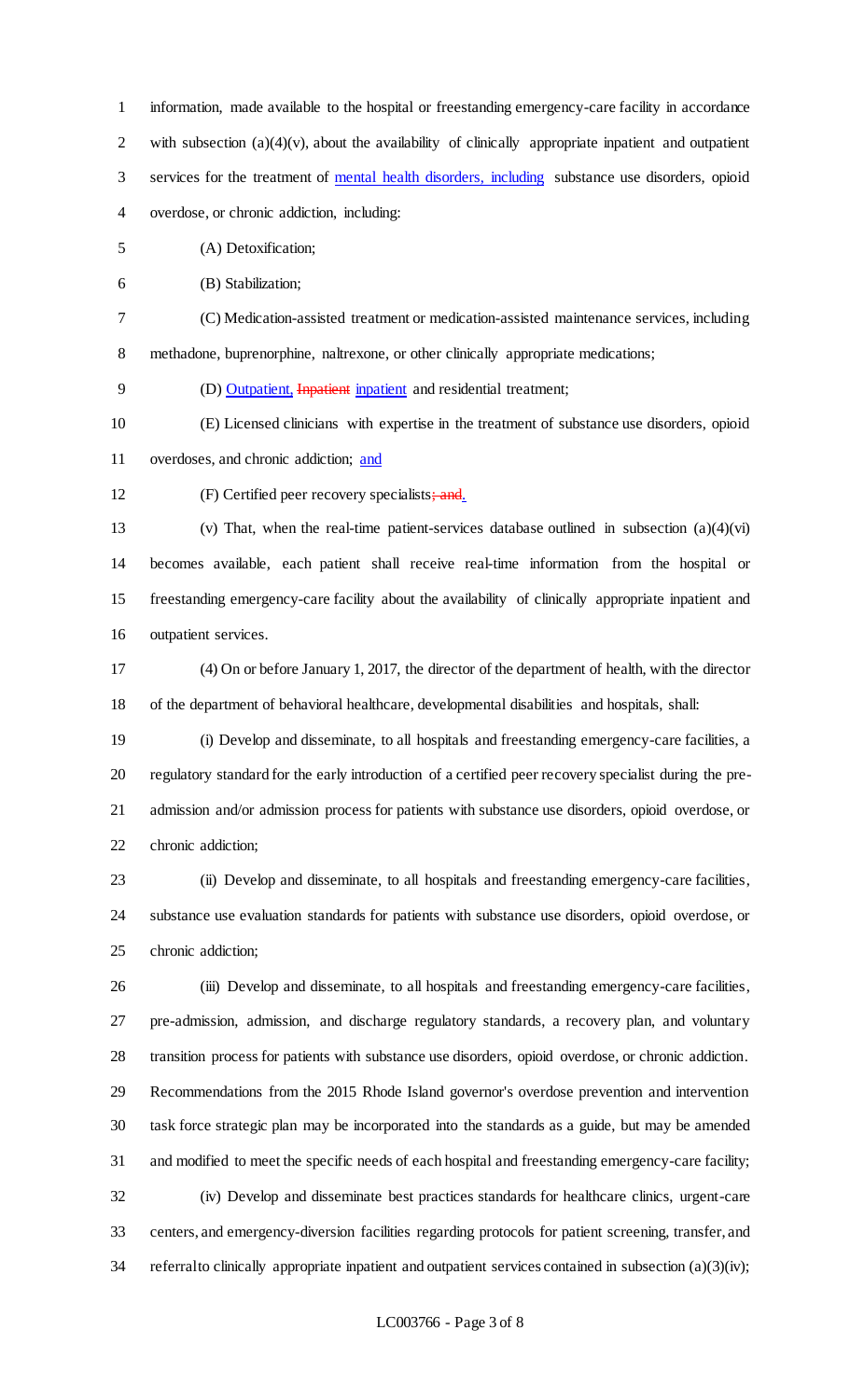(v) Develop regulations for patients presenting to hospitals and freestanding emergency- care facilities with indication of a substance use disorder, opioid overdose, or chronic addiction to ensure prompt, voluntary access to clinically appropriate inpatient and outpatient services 4 contained in subsection (a)(3)(iv);

 (vi) Develop a strategy to assess, create, implement, and maintain a database of real-time availability of clinically appropriate inpatient and outpatient services contained in subsection (a)(3)(iv) of this section on or before January 1, 2018.

 (b) Nothing contained in this chapter shall be construed to limit the permitted disclosure of confidential healthcare information and communications permitted in § 5-37.3-4(b)(4)(i) of the confidentiality of health care communications act.

 (c) On or before September 1, 2017, each hospital and freestanding emergency-care facility operating in the state of Rhode Island shall submit to the director a discharge plan and transition process that shall include provisions for patients with a primary diagnosis of a mental health disorder without a co-occurring substance use disorder.

 (d) On or before January 1, 2018, the director of the department of health, with the director of the department of behavioral healthcare, developmental disabilities and hospitals, shall develop and disseminate mental health best practices standards for healthcare clinics, urgent care centers, and emergency diversion facilities regarding protocols for patient screening, transfer, and referral to clinically appropriate inpatient and outpatient services. The best practice standards shall include information and strategies to facilitate clinically appropriate prompt transfers and referrals from hospitals and freestanding emergency-care facilities to less intensive settings.

 (e) The director of the department of health, with the director of the department of 23 behavioral healthcare, developmental disabilities and hospitals, shall utilize the real-time database 24 created under  $\S 23-17.26-3(a)(4)(vi)$ , and develop and implement a plan to ensure that patients with mental health disorders, including substance use disorders, who are in need of clinically appropriate 26 and medically necessary residential, inpatient, or outpatient services are discharged from hospitals and freestanding emergency-care facilities into such settings as expeditiously as possible. 28 (f) On or before March l, 2026, the senate and house committees on health and human

 services and/or any other committee deemed appropriate by the president of the senate and the speaker of the house of representatives shall conduct a hearing on the impact of subsection (e) of this section to include presentations from payors and providers, and other stakeholders at the discretion of the committee chairs.

 SECTION 2. Chapter 23-17.26 of the General Laws entitled "Comprehensive Discharge Planning" is hereby amended by adding thereto the following section: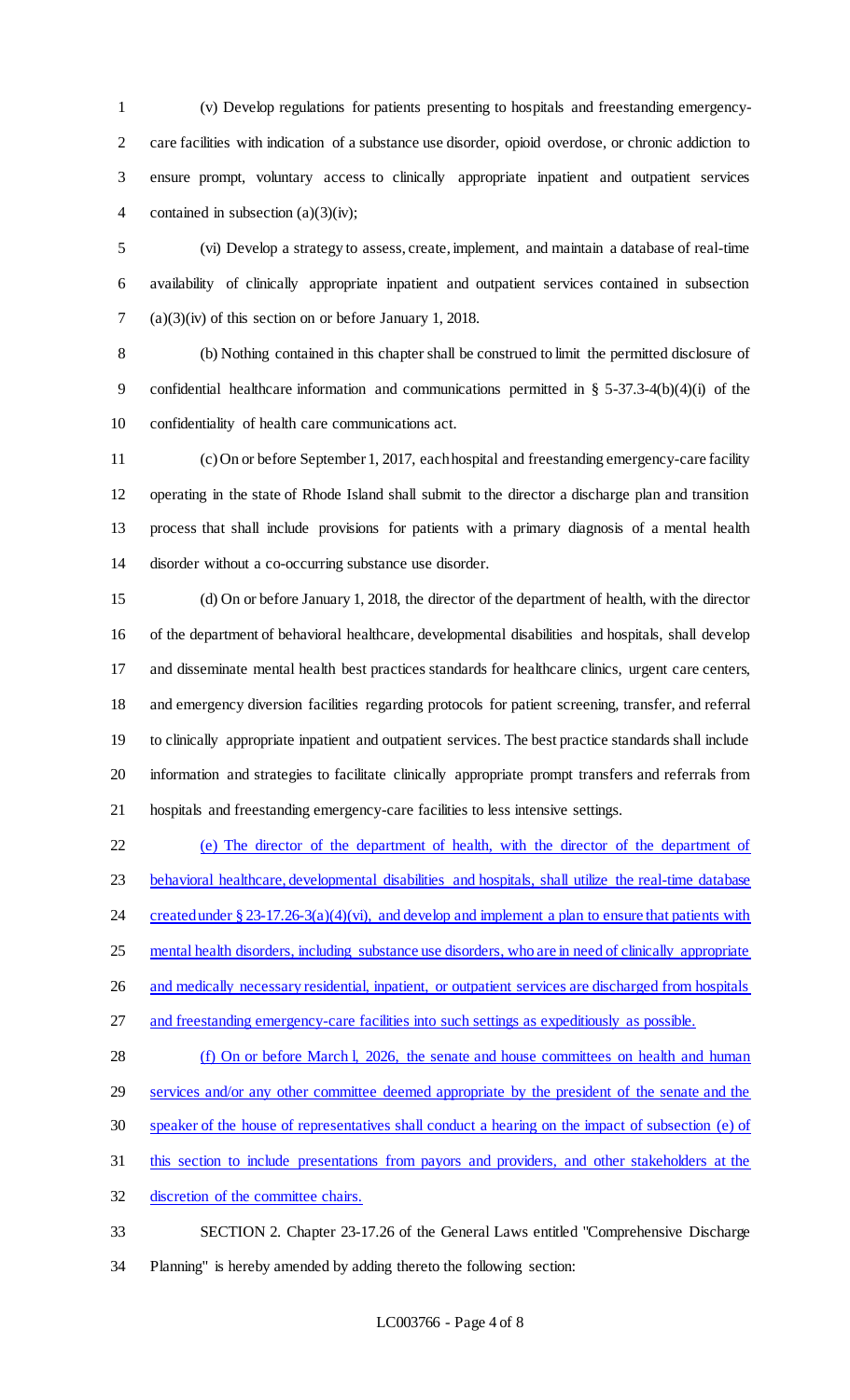## **23-17.26-5. Comprehensive patient consent form.**

# Each hospital and freestanding emergency-care facility shall incorporate patient consent

- for certified peer recovery specialist services into a comprehensive patient consent form to be
- implemented no later than January 1, 2023.
- SECTION 3. Section 27-38.2-1 of the General Laws in Chapter 27-38.2 entitled "Insurance
- Coverage for Mental Illness and Substance Abuse" is hereby amended to read as follows:
- 
- 

# **27-38.2-1. Coverage for treatment of mental health and substance use disorders**

## **Coverage for treatment of mental health disorders, including substance use disorders.**

 (a) A group health plan and an individual or group health insurance plan, and any contract between the Rhode Island Medicaid program and any health insurance carrier, as defined under 11 chapters 18, 19, 20, and 41 of title 27, shall provide coverage for the treatment of mental health and disorders, including substance use disorders, under the same terms and conditions as that coverage

- is provided for other illnesses and diseases.
- 14 (b) Coverage for the treatment of mental health and disorders, including substance use disorders shall not impose any annual or lifetime dollar limitation.

 (c) Financial requirements and quantitative treatment limitations on coverage for the 17 treatment of mental health and disorders, including substance use disorders shall be no more restrictive than the predominant financial requirements applied to substantially all coverage for medical conditions in each treatment classification.

- 20 (d) Coverage shall not impose be subject to non-quantitative treatment limitations for the 21 treatment of mental health and disorders, including substance use disorders unless the processes, strategies, evidentiary standards, or other factors used in applying the non-quantitative treatment limitation, as written and in operation, are comparable to, and are applied no more stringently than, the processes, strategies, evidentiary standards, or other factors used in applying the limitation with respect to medical/surgical benefits in the classification.
- (e) The following classifications shall be used to apply the coverage requirements of this chapter: (1) Inpatient, in-network; (2) Inpatient, out-of-network; (3) Outpatient, in-network; (4) Outpatient, out-of-network; (5) Emergency care; and (6) Prescription drugs.
- (f) Medication-assisted treatment or medication-assisted maintenance services of substance use disorders, opioid overdoses, and chronic addiction, including methadone, buprenorphine, naltrexone, or other clinically appropriate medications, is included within the appropriate classification based on the site of the service.

 (g) Payors shall rely upon the criteria of the American Society of Addiction Medicine when 34 developing coverage for levels of care and determining placements for substance use disorder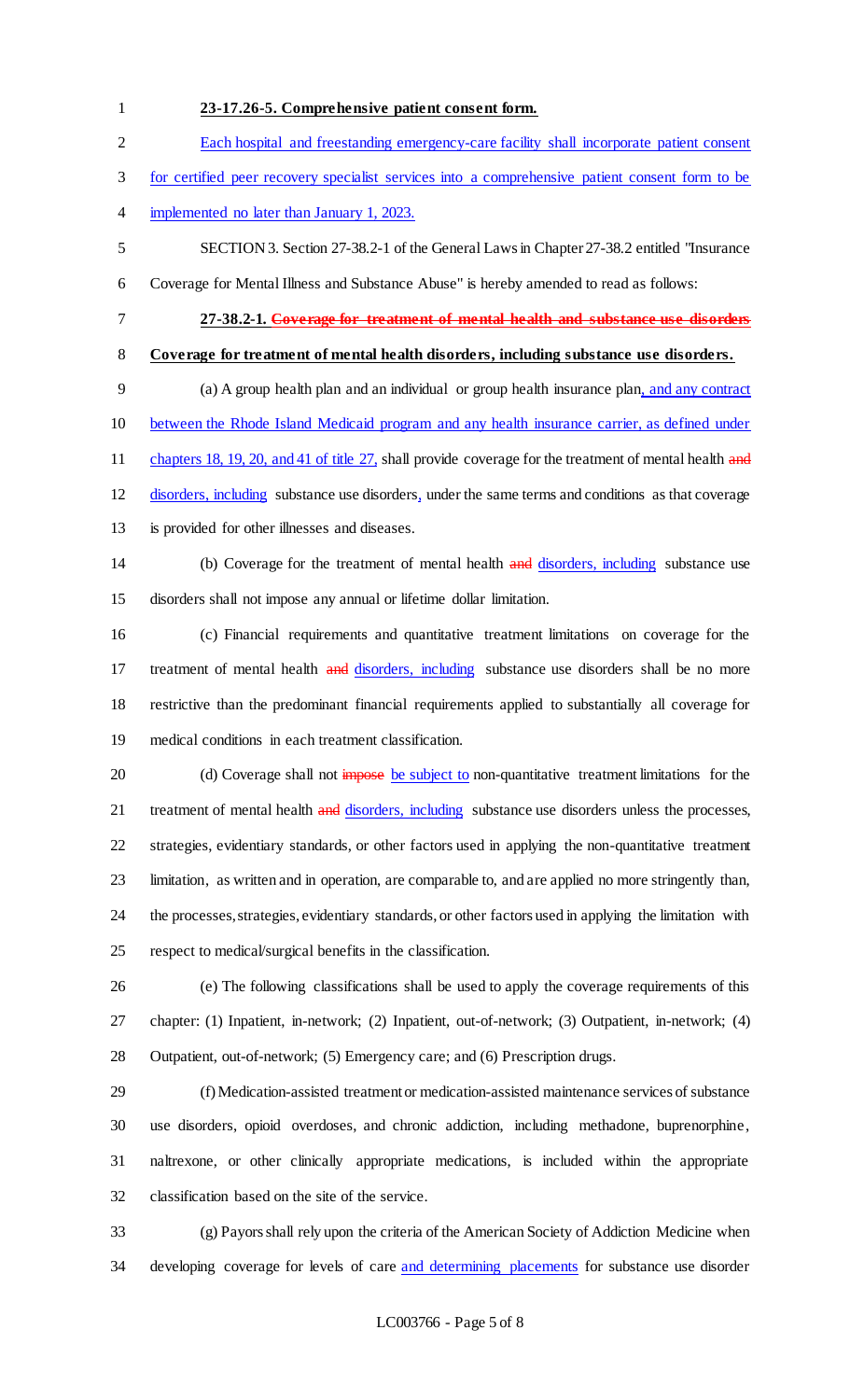treatment.

 (h) Patients with substance use disorders shall have access to evidence-based, non-opioid treatment for pain, therefore coverage shall apply to medically necessary chiropractic care and osteopathic manipulative treatment performed by an individual licensed under § 5-37-2.

 (i) Parity of cost-sharing requirements. Regardless of the professional license of the provider of care, if that care is consistent with the provider's scope of practice and the health plan's credentialing and contracting provisions, cost-sharing for behavioral health counseling visits and medication maintenance visits shall be consistent with the cost-sharing applied to primary care office visits.

 (j) Consistent with coverage for medical and surgical services, a health plan as defined in subsection (a) of this section shall cover clinically appropriate and medically necessary residential or inpatient services, including detoxification and stabilization services, for the treatment of mental health disorders, including substance use disorders, in accordance with this subsection.

 (1) The health plan shall provide coverage for clinically appropriate and medically necessary residential or inpatient services, including American Society of Addiction Medicine levels of care for residential and inpatient services, and shall not require preauthorization prior to a 17 patient obtaining such services, provided that the facility shall provide the health plan notification of admission, proof that an assessment was conducted based upon the criteria of the American 19 Society of Addiction Medicine or after an appropriate psychiatric assessment for mental health 20 disorders, that residential or inpatient services is the most appropriate and least restrictive level of 21 care necessary, the initial treatment plan, and estimated length of stay within forty-eight hours (48) of admission. (2) Notwithstanding § 27-38.2-3, coverage provided under this subsection shall not be

24 subject to concurrent utilization review during the first twenty-eight (28) days of the residential or 25 inpatient admission provided that the facility notifies the health plan as provided in subsection  $(j)(1)$ 26 of this section. The facility shall perform daily clinical review of the patient, including consultation 27 with the health plan at, or just prior to, the fourteenth day of treatment to ensure that the facility 28 determined that the residential or inpatient treatment was clinically appropriate and medically 29 necessary for the patient using an assessment based upon the criteria of the American Society of Addiction Medicine or after an appropriate psychiatric assessment for mental health disorders. (3) Prior to discharge from residential or inpatient services, the facility shall provide the patient and the health plan with a written discharge plan which shall describe arrangements for additional services needed following discharge from the residential or inpatient facility as

34 determined using an assessment based upon the criteria of the American Society of Addiction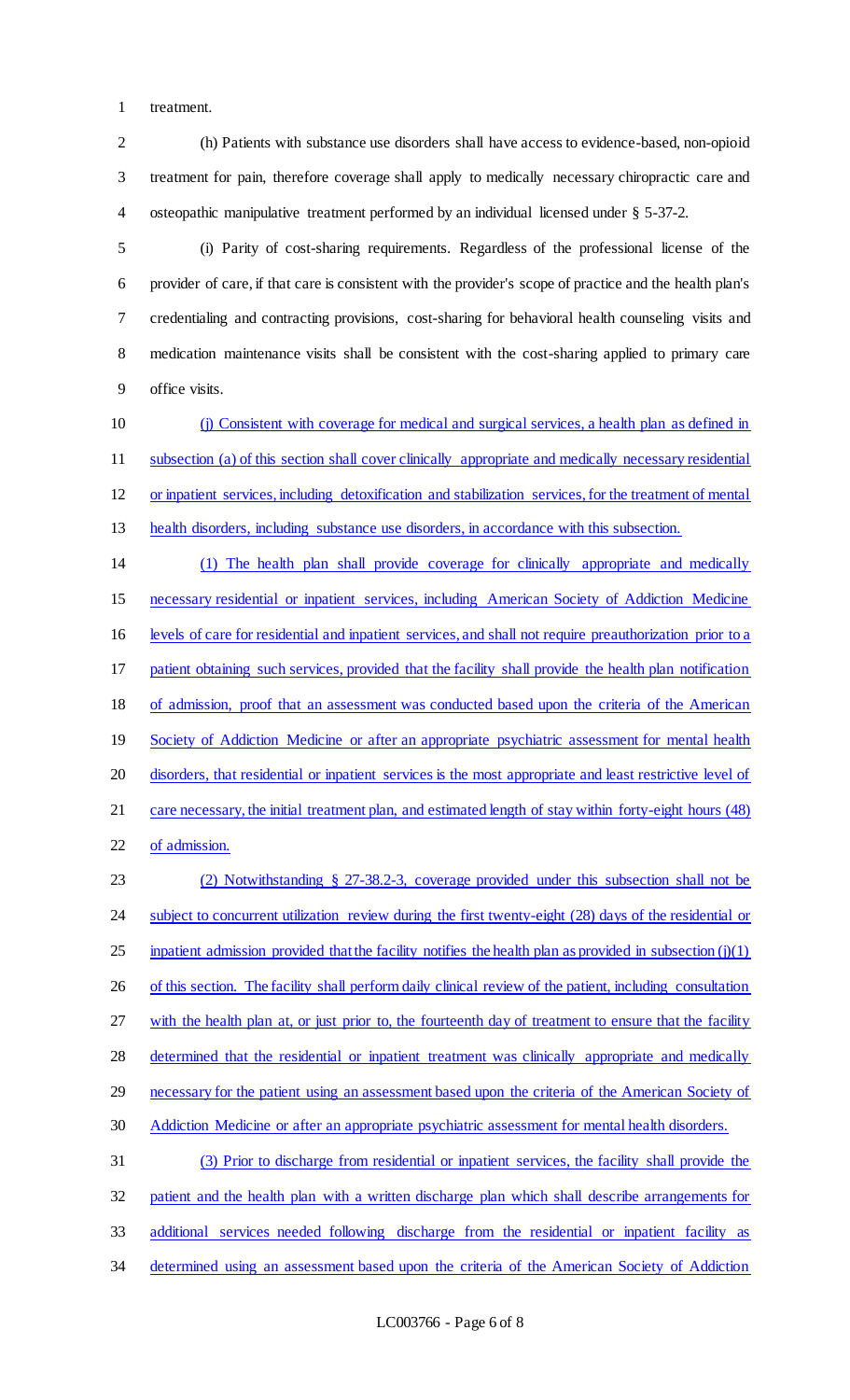Medicine or after an appropriate psychiatric assessment for mental health disorders. Prior to discharge, the facility shall indicate to the health plan whether services included in the discharge plan are secured or determined to be reasonably available. The health plan may conduct utilization review procedures, in consultation with the patient's treating clinician, regarding the discharge plan and continuation of care. (4) Any utilization review of treatment provided under this subsection may include a review of all services provided during such residential or inpatient treatment, including all services provided during the first twenty-eight (28) days of such residential or inpatient treatment. Provided, however, the health plan shall only deny coverage for any portion of the initial twenty-eight (28) days of residential or inpatient treatment on the basis that such treatment was not medically necessary if such residential or inpatient treatment was contrary to the assessment based upon the criteria of the American Society of Addiction Medicine or after an appropriate psychiatric assessment for mental health disorders. A patient shall not have any financial obligation to the facility for any treatment under this subsection other than any copayment, coinsurance, or deductible otherwise required under the policy. (5) This subsection shall apply only to covered services delivered within the health plan's provider network. (6) Nothing herein prohibits the health plan from conducting quality of care reviews. (k) No health plan as defined in subsection (a) of this section shall refuse to cover treatment for mental health disorders, including substance use disorders, regardless of the level of care, that 21 such health plan is required to cover pursuant to this section solely because such treatment is 22 ordered by a court of competent jurisdiction or by a government operated diversion program. 23 (l) On or before March l, 2026, the senate and house committees on health and human 24 services and/or any other committee deemed appropriate by the president of the senate and the speaker of the house of representatives shall conduct a hearing on the impact of subsections (j) and 26 (k) of this section to include presentations from payors and providers, and other stakeholders at the discretion of the committee chairs. SECTION 4. This act shall take effect on January 1, 2023.

======== LC003766 ========